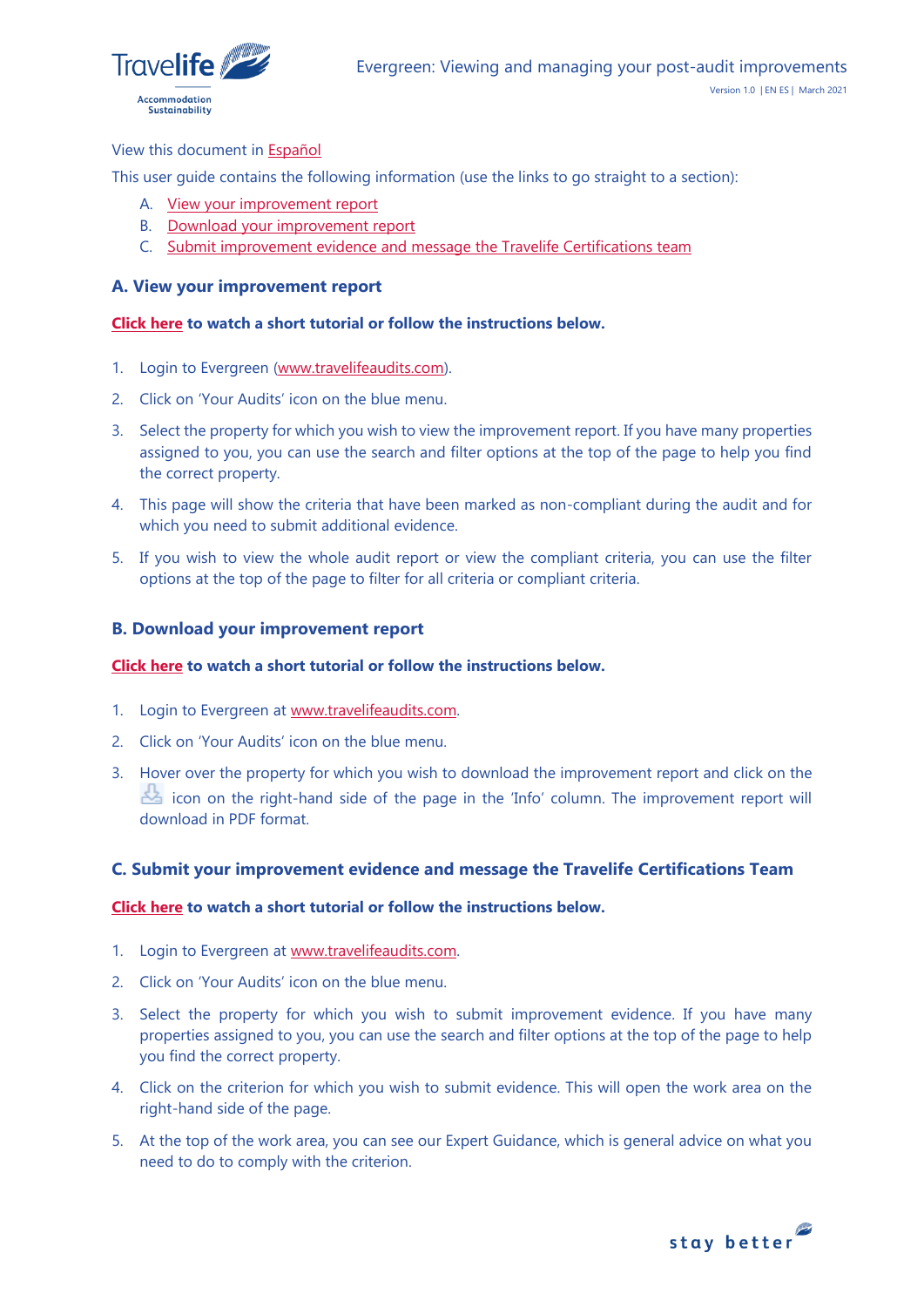- 6. Send a message to the Travelife Certifications Team and attach your additional evidence in the text box at the bottom of the work area. If you have a message from the Travelife Certifications Team, it will show in the chat box above.
- 7. Click 'Next' or 'Previous to navigate from criterion to criterion.

# <span id="page-1-0"></span>**Evergreen: Ver y Administrar sus Mejoras Post-Auditoría**

Esta guía del usuario contiene la siguiente información (utilice los enlaces para ir directamente a cada sección):

- A. Ver su reporte de mejoras (View your improvement report)
- B. [Descargar su reporte de Mejoras \(Download your improvement report\)](file:///C:/Users/cwincer/AppData/Local/Microsoft/Windows/INetCache/Content.Outlook/NVR5DYM0/ES-Viewing%20and%20managing%20your%20post-audit%20improvementsV1.0%2021JAN21.docx%23_B._Download_your)
- C. [Enviar evidencias de Mejoras y mensajes al equipo de Certificaciones de Travelife \(Submit](file:///C:/Users/cwincer/AppData/Local/Microsoft/Windows/INetCache/Content.Outlook/NVR5DYM0/ES-Viewing%20and%20managing%20your%20post-audit%20improvementsV1.0%2021JAN21.docx%23_C._Submit_your)  [improvement evidence and message the Travelife Certifications team\)](file:///C:/Users/cwincer/AppData/Local/Microsoft/Windows/INetCache/Content.Outlook/NVR5DYM0/ES-Viewing%20and%20managing%20your%20post-audit%20improvementsV1.0%2021JAN21.docx%23_C._Submit_your)

# **A. Ver su reporte de Mejoras**

### **[Haga Clic aquí](https://youtu.be/Bcue6vV8ju0) para ver un tutorial corto o siga las instrucciones a continuación.**

- 1. Ingrese a Evergreen [\(www.travelifeaudits.com\)](about:blank).
- 2. Haga Clic en el ícono "Sus Auditorías" ubicado en el menú azul.
- 3. Seleccione la propiedad para la que desea ver reporte de mejoras. Si tiene muchas propiedades asignadas, puede utilizar las opciones de búsqueda y filtro de la parte superior de la página para ayudarle a encontrar la propiedad correcta.
- 4. Esta página mostrará los criterios que se han marcado como no conformidades durante la auditoría y para los que debe presentar evidencias adicionales.
- 5. Si desea ver todo el informe de auditoría o ver los criterios conformes, puede utilizar las opciones de filtro de la parte superior de la página para filtrar todos los criterios o los criterios conformes.

# **B. Descargar su reporte de Mejoras**

### **[Haga Clic aquí](https://youtu.be/Bcue6vV8ju0) para ver un tutorial corto o siga las instrucciones a continuación.**

- 1. Ingrese a Evergreen [\(www.travelifeaudits.com\)](about:blank).
- 2. Haga Clic en el ícono "Sus Auditorías" ubicado en el menú azul.
- 3. Pase el ratón por encima del nombre de la propiedad para la que desea descargar el informe de mejora y haga clic en el icono que aparece en la parte derecha de la página, en la columna "Información". El informe de mejora se descargará en formato PDF.

# **C. Enviar evidencias de Mejora y mensajes al equipo de Certificaciones de Travelife**

### **[Haga Clic aquí](https://youtu.be/HARVirHJrWM) para ver un tutorial corto o siga las instrucciones a continuación.**